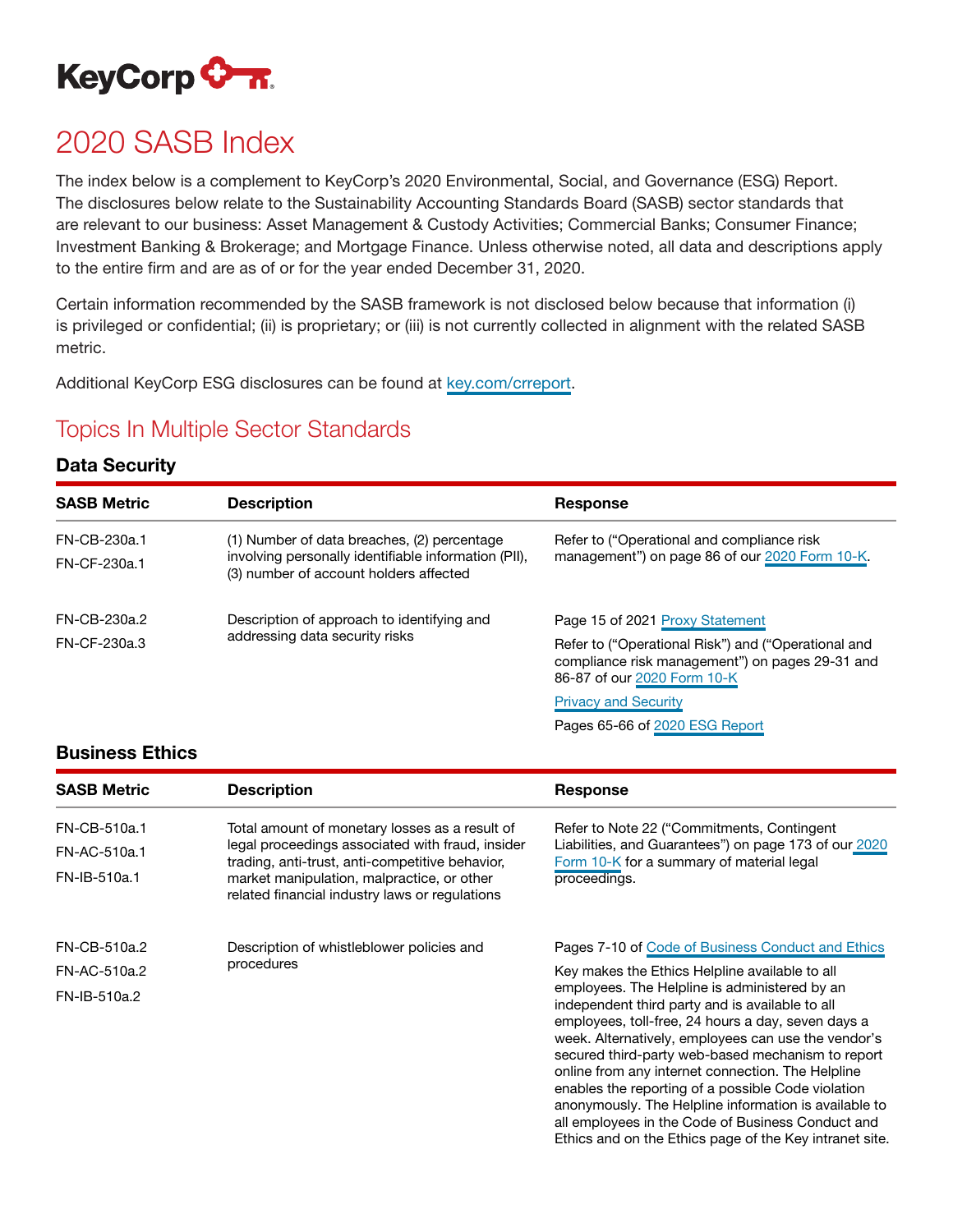### Business Ethics Cont.

| <b>SASB Metric</b> | <b>Description</b> | <b>Response</b>                                                                                                                                                                                                                                                                                                                    |
|--------------------|--------------------|------------------------------------------------------------------------------------------------------------------------------------------------------------------------------------------------------------------------------------------------------------------------------------------------------------------------------------|
|                    |                    | Issues reported to the Ethics Helpline either by<br>phone or electronically are reported to the Ethics<br>Office and investigated and reported according to<br>internal policies and procedures. The Ethics Office is<br>responsible for oversight of the Ethics Helpline and<br>ensuring appropriate investigation and reporting. |

#### Systemic Risk Management

| <b>SASB Metric</b> | <b>Description</b>                                                                                                                                                                               | <b>Response</b>                                                                                   |
|--------------------|--------------------------------------------------------------------------------------------------------------------------------------------------------------------------------------------------|---------------------------------------------------------------------------------------------------|
| FN-CB-550a.1       | Global Systemically Important Bank (G-SIB)<br>score, by category                                                                                                                                 | Not applicable. KeyBank is not a G-SIB.                                                           |
| FN-IB-550a.1       |                                                                                                                                                                                                  |                                                                                                   |
| FN-CB-550a.2       | Description of approach to incorporation of<br>results of mandatory and voluntary stress tests<br>into capital adequacy planning, long-term<br>corporate strategy, and other business activities | Refer to ("Capital planning and stress testing")<br>on pages 15-17, and 68 of our 2020 Form 10-K. |
| $FN-IB-550a.2$     |                                                                                                                                                                                                  |                                                                                                   |

#### Employee Diversity & Inclusion

| <b>SASB Metric</b> | <b>Description</b>                                                                                                                                                              | Response                                             |
|--------------------|---------------------------------------------------------------------------------------------------------------------------------------------------------------------------------|------------------------------------------------------|
| FN-AC-330a.1       | Percentage of gender and racial/ethnic group<br>representation for (1) executive management,<br>(2) non-executive management, (3)<br>professionals, and (4) all other employees | Refer to Item 1 ("Business - Human Capital") on page |
| FN-IB-330a.1       |                                                                                                                                                                                 | 8 of our 2020 Form 10-K                              |
|                    |                                                                                                                                                                                 | Diversity, Equity, and Inclusion                     |
|                    |                                                                                                                                                                                 | Leadership                                           |

# Commercial Bank

# Financial Inclusion & Capacity Building

| <b>SASB Metric</b> | <b>Description</b>                                                                                                                                     | <b>Response</b>                                                     |
|--------------------|--------------------------------------------------------------------------------------------------------------------------------------------------------|---------------------------------------------------------------------|
| FN-CB-240a.1       | (1) Number and (2) amount of loans outstanding<br>qualified to programs designed to promote<br>small business and community development                | Not disclosed, see introduction.                                    |
| FN-CB-240a.2       | (1) Number and (2) amount of past due and<br>nonaccrual loans qualified to programs<br>designed to promote small business and<br>community development | Not disclosed, see introduction.                                    |
| FN-CB-240a.3       | Number of no-cost retail checking accounts<br>provided to previously unbanked or<br>underbanked customers                                              | Key Smart Checking <sup>®</sup><br>Not disclosed, see introduction. |
| FN-CB-240a.4       | Number of participants in financial literacy<br>initiatives for unbanked, underbanked, or<br>underserved customers                                     | <b>Financial Wellness</b><br>Not disclosed, see introduction.       |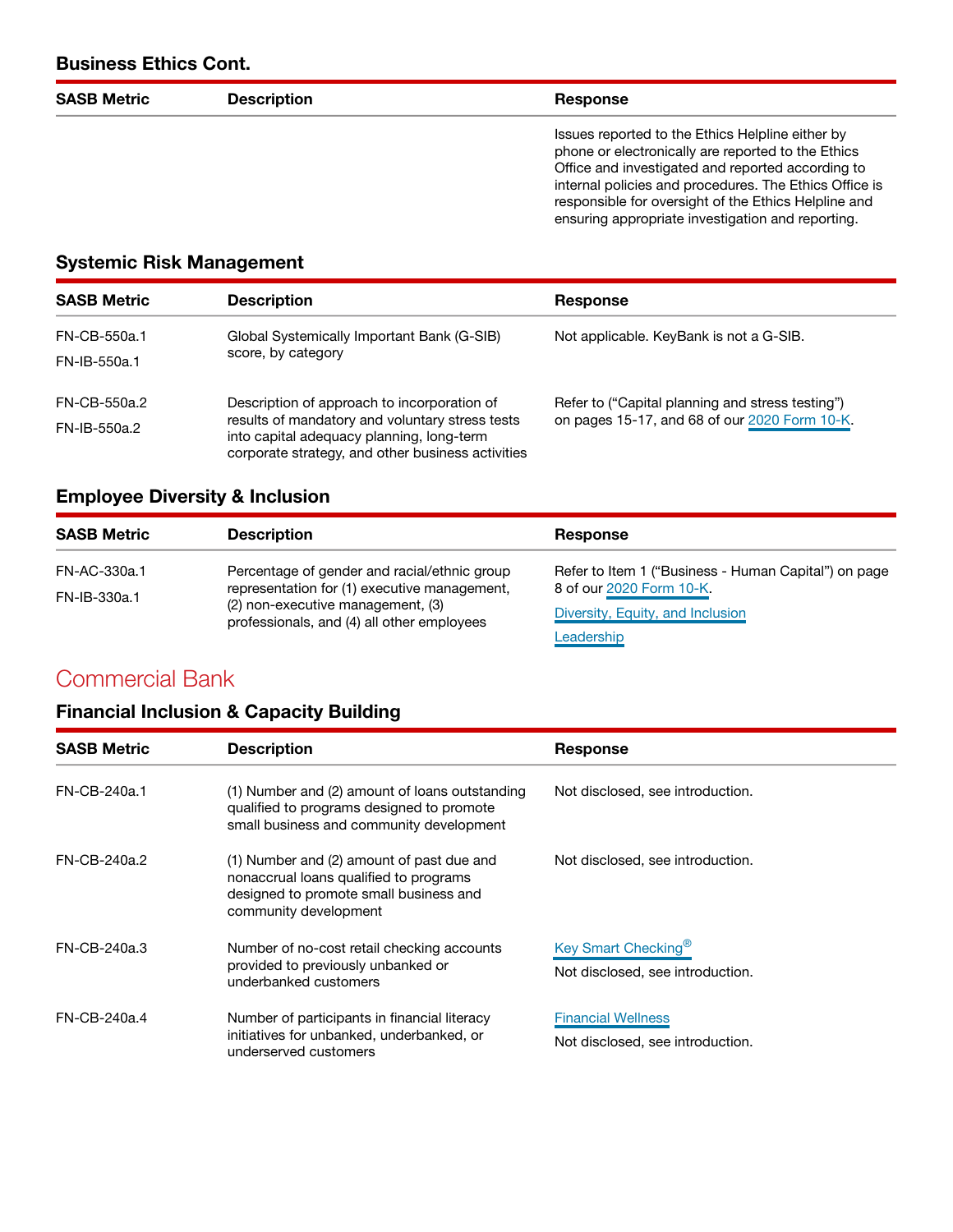### Incorporation of Environmental, Social, & Governance Factors in Credit Analysis

| <b>SASB Metric</b> | <b>Description</b>                                                                                                       | Response                                                                                 |
|--------------------|--------------------------------------------------------------------------------------------------------------------------|------------------------------------------------------------------------------------------|
| FN-CB-410a.1       | Commercial and industrial credit exposure, by<br>industry                                                                | Refer to Figure 11 ("Commercial Loans by<br>Industry") on page 61 of our 2020 Form 10-K. |
| FN-CB-410a.2       | Description of approach to incorporation of<br>environmental, social, and governance (ESG)<br>factors in credit analysis | Page 54 of our 2020 ESG Report                                                           |

### Activity Metric

| <b>SASB Metric</b> | <b>Description</b>                                                                                              | Response                                                                                                    |
|--------------------|-----------------------------------------------------------------------------------------------------------------|-------------------------------------------------------------------------------------------------------------|
| FN-CB-000.A        | (1) Number and (2) value of checking and<br>savings accounts by segment: (a) personal and<br>(b) small business | Refer to Figure 20 ("Breakdown of Deposits at<br>December 31, 2020") on page 67 of our 2020 Form<br>$10-K.$ |
| <b>FN-CB-000.B</b> | (1) Number and (2) value of loans by segment:<br>(a) personal, (b) small business, and (c)<br>corporate         | Refer to Note 4 ("Loan Portfolio") on page 123 of our<br>2020 Form 10-K                                     |

# Consumer Finance

### Customer Privacy

| <b>SASB Metric</b> | <b>Description</b>                                                                                      | <b>Response</b>                                                                                                                                                  |
|--------------------|---------------------------------------------------------------------------------------------------------|------------------------------------------------------------------------------------------------------------------------------------------------------------------|
| FN-CF-220a.1       | Number of account holders whose information<br>is used for secondary purposes                           | Not disclosed, see introduction.                                                                                                                                 |
| FN-CF-220a.2       | Total amount of monetary losses as a result of<br>legal proceedings associated with customer<br>privacy | Refer to Note 22 ("Commitments, Contingent<br>Liabilities, and Guarantees") on page 173 of our<br>2020 Form 10-K for a summary of material legal<br>proceedings. |

### Selling Practices

| <b>SASB Metric</b> | <b>Description</b>                                                                                                                                                                                                                                          | <b>Response</b>                                                                                                                                                                                                    |
|--------------------|-------------------------------------------------------------------------------------------------------------------------------------------------------------------------------------------------------------------------------------------------------------|--------------------------------------------------------------------------------------------------------------------------------------------------------------------------------------------------------------------|
| FN-CF-270a.1       | Percentage of total remuneration for covered<br>employees that is variable and linked to the<br>amount of products and services sold                                                                                                                        | Not disclosed, see introduction.                                                                                                                                                                                   |
| FN-CF-270a.2       | Approval rate for (1) credit and (2) pre-paid<br>products for applicants with FICO scores above<br>and below 660                                                                                                                                            | Not disclosed, see introduction.                                                                                                                                                                                   |
| FN-CF-270a.3       | (1) Average fees from add-on products, (2)<br>average APR, (3) average age of accounts,<br>(4) average number of trade lines, and (5)<br>average annual fees for pre-paid products, for<br>customers with FICO scores above and below<br>660                | Not disclosed, see introduction.                                                                                                                                                                                   |
| FN-CF-270a.4       | (1) Number of complaints filed with the<br>Consumer Financial Protection Bureau (CFPB),<br>(2) percentage with monetary or non-monetary<br>relief, (3) percentage disputed by consumer,<br>and (4) percentage that resulted in investigation<br>by the CFPB | See the CFPB's Consumer Complaint<br>Database.<br>Refer to Note 22 ("Commitments, Contingent<br>Liabilities, and Guarantees") on page 173 of our<br>2020 Form 10-K for a summary of material legal<br>proceedings. |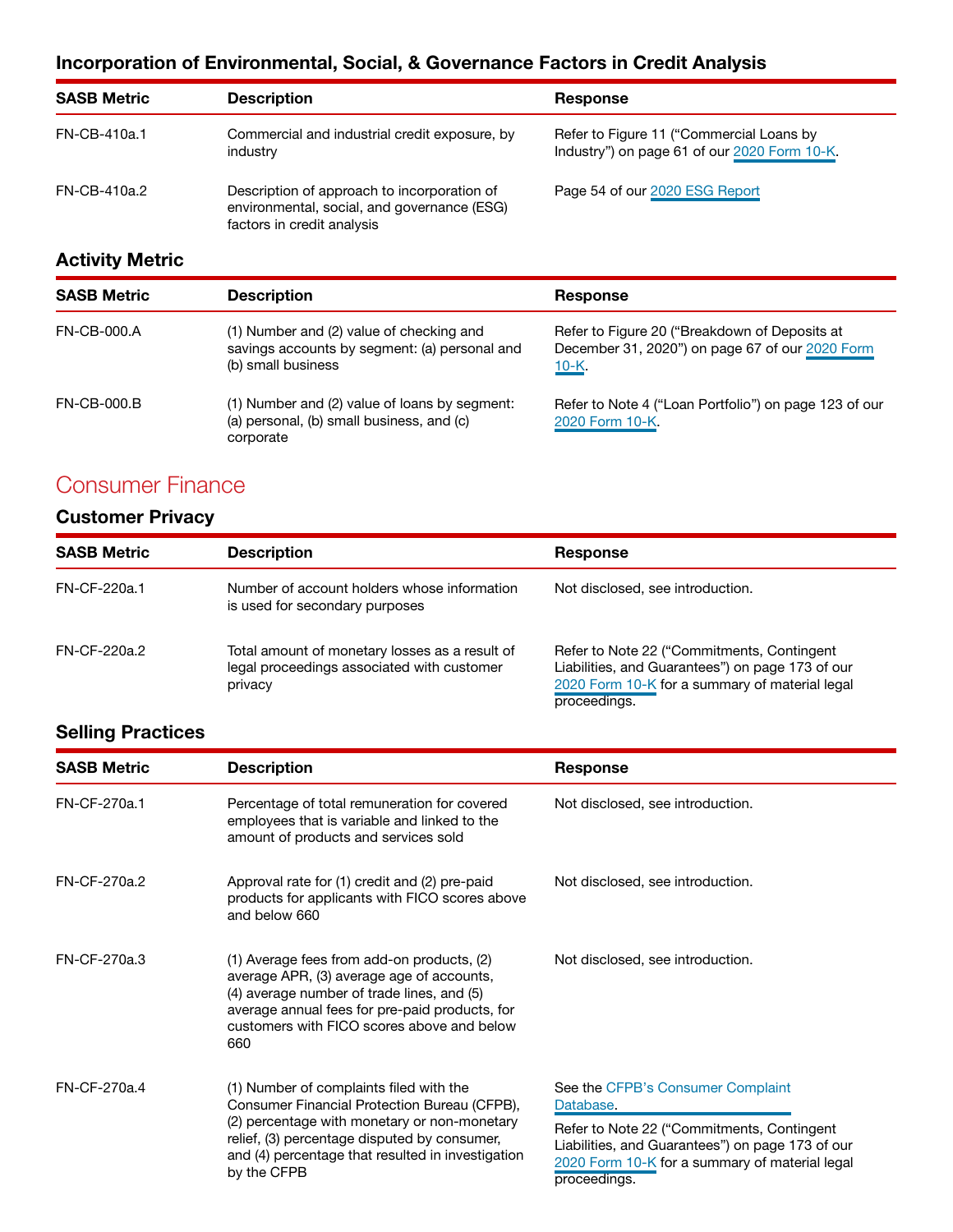#### Selling Practices Cont.

| <b>SASB Metric</b> | <b>Description</b>                                                                                                       | <b>Response</b>                                                                                                                                                   |
|--------------------|--------------------------------------------------------------------------------------------------------------------------|-------------------------------------------------------------------------------------------------------------------------------------------------------------------|
| FN-CF-270a.5       | Total amount of monetary losses as a result of<br>legal proceedings associated with selling and<br>servicing of products | Refer to Note 22 ("Commitments, Contingent"<br>Liabilities, and Guarantees") on page 173 of our<br>2020 Form 10-K for a summary of material legal<br>proceedings. |

#### Data Security

| <b>SASB Metric</b> | <b>Description</b>                                                                                    | Response                         |
|--------------------|-------------------------------------------------------------------------------------------------------|----------------------------------|
| FN-CF-230a.2       | Card-related fraud losses from (1) card-not-<br>present fraud and (2) card-present and other<br>fraud | Not disclosed, see introduction. |

#### Activity Metric

| <b>SASB Metric</b> | <b>Description</b>                                                                                          | Response                         |
|--------------------|-------------------------------------------------------------------------------------------------------------|----------------------------------|
| <b>FN-CF-000.A</b> | Number of unique consumers with an active (1)<br>credit card account and (2) pre-paid debit card<br>account | Not disclosed, see introduction. |
| <b>FN-CF-000.B</b> | Number of (1) credit card accounts and (2) pre-<br>paid debit card accounts                                 | Not disclosed, see introduction. |

## Asset Management & Custody Activities

#### Transparent Information & Fair Advice for Customers

| <b>SASB Metric</b> | <b>Description</b>                                                                                                                                                                                           | <b>Response</b>                                                                                                                                                  |  |  |
|--------------------|--------------------------------------------------------------------------------------------------------------------------------------------------------------------------------------------------------------|------------------------------------------------------------------------------------------------------------------------------------------------------------------|--|--|
| FN-AC-270a.1       | (1) Number and (2) percentage of covered<br>employees with a record of investment-related<br>investigations, consumer-initiated complaints,<br>private civil litigations, or other regulatory<br>proceedings | Not disclosed, see introduction.                                                                                                                                 |  |  |
| FN-AC-270a.2       | Total amount of monetary losses as a result of<br>legal proceedings associated with marketing<br>and communication of financial product-related<br>information to new and returning customers                | Refer to Note 22 ("Commitments, Contingent<br>Liabilities, and Guarantees") on page 173 of our<br>2020 Form 10-K for a summary of material legal<br>proceedings. |  |  |
| FN-AC-270a.3       | Description of approach to informing customers<br>about products and services                                                                                                                                | <b>Wealth Management</b>                                                                                                                                         |  |  |

#### Incorporation of Environmental, Social, & Governance Factors in Investment Mgmt. & Advisory

| <b>SASB Metric</b> | <b>Description</b>                                                                                                                                                                                       | Response                         |  |
|--------------------|----------------------------------------------------------------------------------------------------------------------------------------------------------------------------------------------------------|----------------------------------|--|
| FN-AC-410a.1       | Amount of assets under management, by<br>asset class, that employ (1) integration of<br>environmental, social, and governance (ESG)<br>issues, (2) sustainability themed investing, and<br>(3) screening | Not disclosed, see introduction. |  |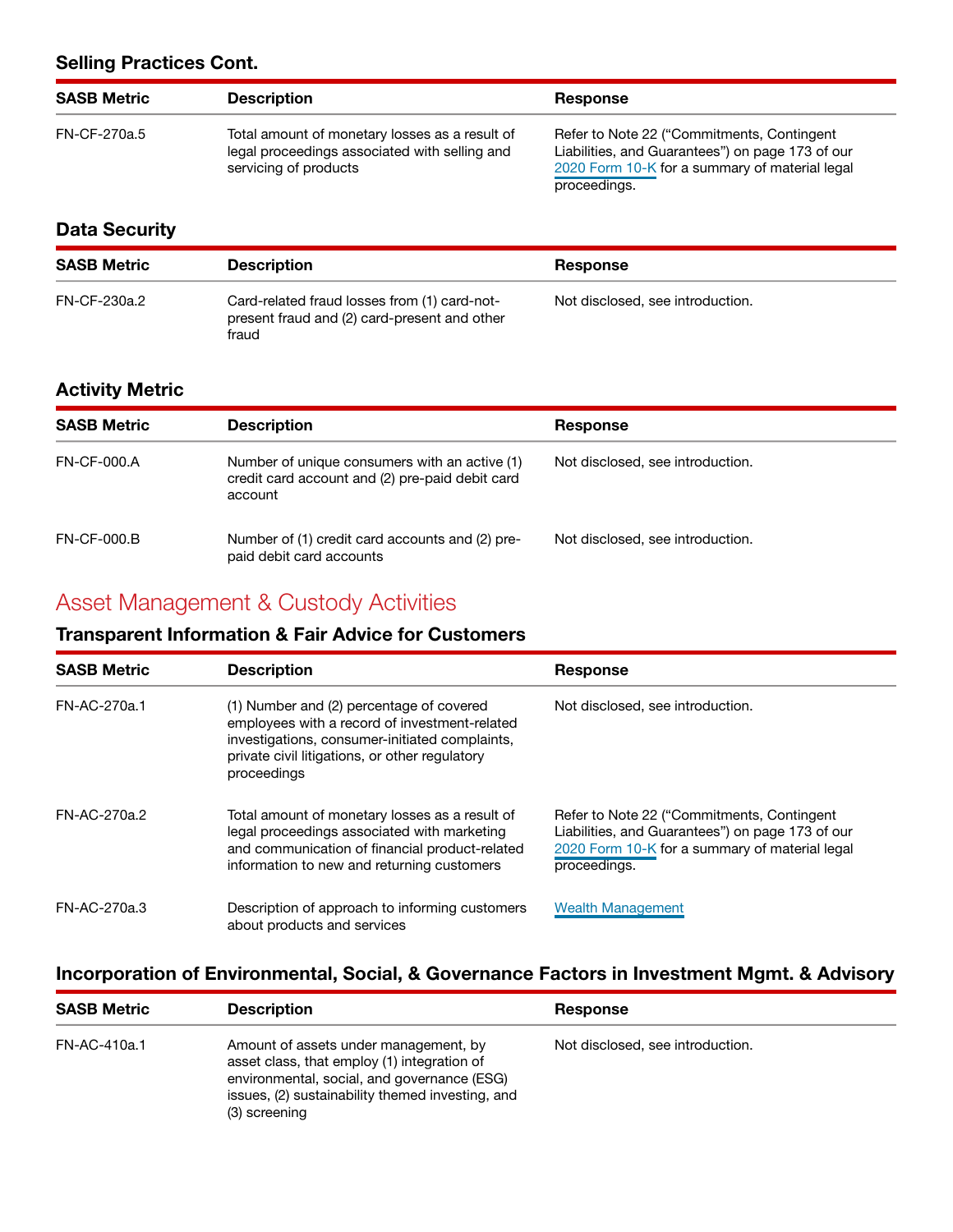| <b>SASB Metric</b> | <b>Description</b>                                                                                                                                                       | <b>Response</b>                                                                                                                                                                                                                                                                                                                                                                                                                                                                                                                                                                                                                                                                                                                                                                                                                                                                                                                    |  |  |
|--------------------|--------------------------------------------------------------------------------------------------------------------------------------------------------------------------|------------------------------------------------------------------------------------------------------------------------------------------------------------------------------------------------------------------------------------------------------------------------------------------------------------------------------------------------------------------------------------------------------------------------------------------------------------------------------------------------------------------------------------------------------------------------------------------------------------------------------------------------------------------------------------------------------------------------------------------------------------------------------------------------------------------------------------------------------------------------------------------------------------------------------------|--|--|
| FN-AC-410a.2       | Description of approach to incorporation<br>of environmental, social, and governance<br>(ESG) factors in investment and/or wealth<br>management processes and strategies | Key Private Bank (KPB) sustainable investing platform<br>covers Socially Responsible Investing; Environmental,<br>Social and Governance (ESG); and Impact Investing.<br>As of October 2021, Key Private Bank offers 20 ESG<br>sustainability-oriented investment strategies (ESG<br>investment strategies) covering both active and<br>passive strategies, two private equity funds and an<br>internally managed strategy, the KPB Quality ESG<br>strategy which invests in approximately 60 US publicly<br>traded equities that meet our ESG-related criteria.<br>These ESG investment strategies span a wide array of<br>asset classes including US and non-US equities and<br>fixed income assets. In total, KPB ESG investment<br>strategies are designed for clients who seek to align<br>their portfolios more closely with values that focus<br>on promoting positive, sustainable corporate ESG<br>policies and practices. |  |  |
|                    |                                                                                                                                                                          | KPB ESG investment strategies integrate ESG factors<br>which have historically helped reduce risk and create<br>long-term value. The ESG investment strategies<br>seek to provide diversified favorable risk-adjusted<br>return outcomes while also focusing on sustainability<br>and promoting positive corporate ESG policies and<br>practices. The investment strategies leverage the<br>experience of the Multi-Strategy Research (MSR)<br>and Equity Research teams of dedicated portfolio<br>managers, analysts, and traders.                                                                                                                                                                                                                                                                                                                                                                                                |  |  |
|                    |                                                                                                                                                                          | The MSR Team is responsible for third-party manager<br>selection and employs a comprehensive research,<br>due diligence and portfolio construction process to<br>provide in-depth, ongoing, and objective guidance.<br>As it relates to ESG, many sources are utilized in<br>the manager search - Morningstar, The Forum for<br>Sustainable and Responsible Investment (USSIF), and<br>industry contacts. While the MSR Team's research<br>extends beyond ESG philosophy, data, integration,<br>active ownership and reporting, the MSR Team<br>selects managers who are fully committed to ESG<br>investing, long-term growth potential (opportunities/<br>risk mitigation), principle alignment and stewardship<br>- protecting the environment, improving lives and<br>supporting diversity. Selected managers are active<br>owners via proxy voting, shareholder engagement,<br>and submit periodic impact reporting.          |  |  |
| FN-AC-410a.3       | Description of proxy voting and investee<br>engagement policies and procedures                                                                                           | The Key Private Bank (KPB) Proxy Voting Policy<br>generally leverages the recommendations of the ISS<br>U.S. Proxy Voting Guidelines, except for specific<br>areas where KPB has chosen to apply a set of<br>governance principles that consider environmental<br>and socially sustainable business practices. The policy<br>is reviewed on at least an annual basis by the KPB                                                                                                                                                                                                                                                                                                                                                                                                                                                                                                                                                    |  |  |

Proxy Committee in consultation with the ISS Custom

Research team.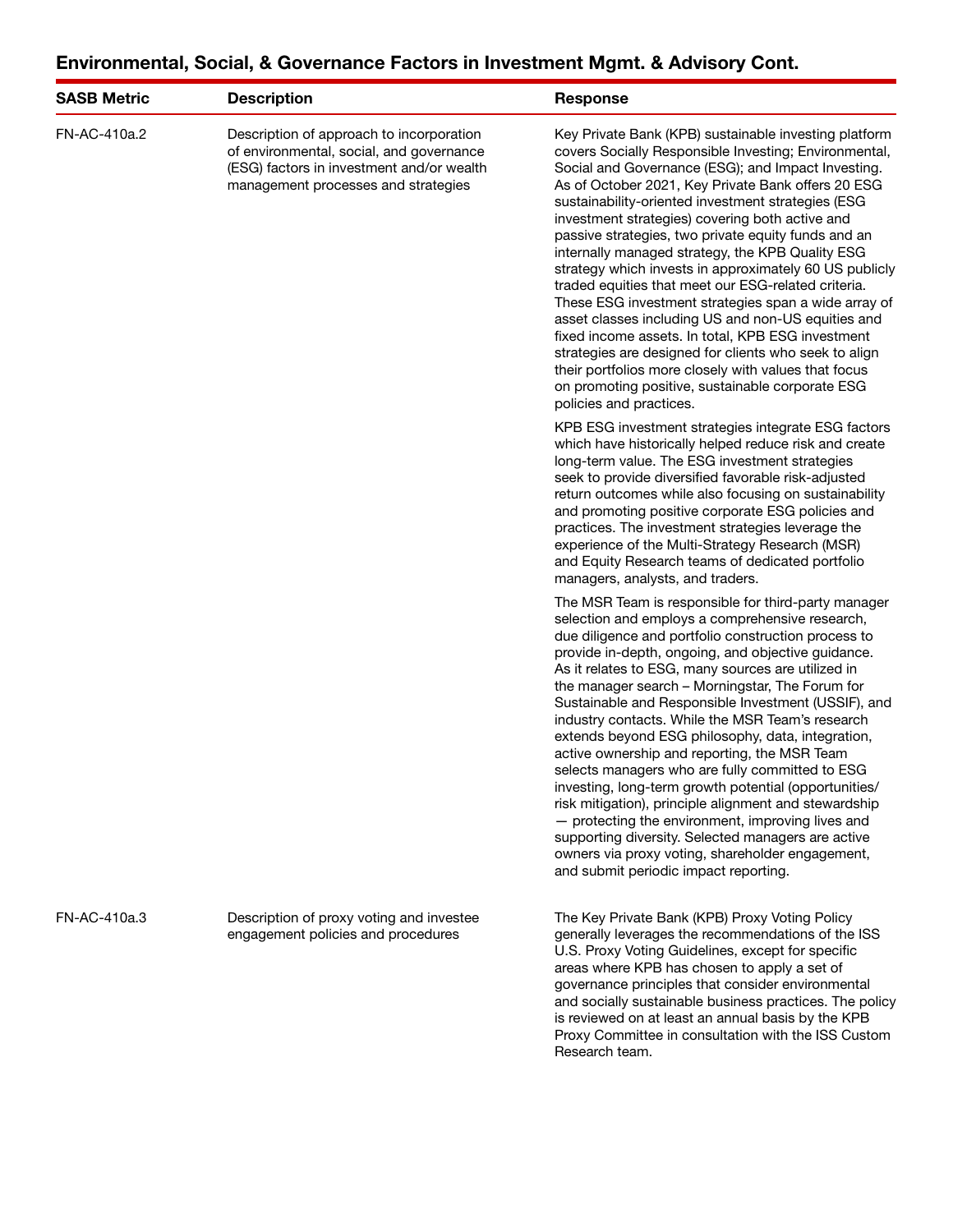#### Systemic Risk Management

| <b>SASB Metric</b> | <b>Description</b>                                                                                                                             | <b>Response</b>                                                                                                           |  |  |
|--------------------|------------------------------------------------------------------------------------------------------------------------------------------------|---------------------------------------------------------------------------------------------------------------------------|--|--|
| FN-AC-550a.1       | Percentage of open-end fund assets<br>under management by category of liquidity<br>classification                                              | Not disclosed, see introduction.                                                                                          |  |  |
| FN-AC-550a.2       | Description of approach to incorporation<br>of liquidity risk management programs<br>into portfolio strategy and redemption risk<br>management | Not disclosed, see introduction.                                                                                          |  |  |
| FN-AC-550a.3       | Total exposure to securities financing<br>transactions                                                                                         | Not disclosed, see introduction.                                                                                          |  |  |
| FN-AC-550a.4       | Net exposure to written credit derivatives                                                                                                     | Refer to Note 8 ("Derivatives and Hedging Activities -<br>Credit Derivatives") on pages 148-149 of our 2020<br>Form 10-K. |  |  |

#### Activity Metric

| <b>SASB Metric</b> | <b>Description</b>                                                               | <b>Response</b>                                                                  |
|--------------------|----------------------------------------------------------------------------------|----------------------------------------------------------------------------------|
| FN-AC-000.A        | (1) Total registered and (2) total unregistered<br>assets under management (AUM) | Refer to Item 6 ("Selected Financial Data") on page 41<br>of our 2020 Form 10-K. |
| <b>FN-AC-000.B</b> | Total assets under custody and supervision                                       | Not disclosed, see introduction.                                                 |

# Investment Banking & Brokerage

#### Incorporation of Environmental, Social, & Governance Factors in Investment Banking & Brokerage Activities

| <b>SASB Metric</b> | <b>Description</b>                                                                                                                                                                      | <b>Response</b>                  |
|--------------------|-----------------------------------------------------------------------------------------------------------------------------------------------------------------------------------------|----------------------------------|
| FN-IB-410a.1       | Revenue from (1) underwriting, (2) advisory,<br>and (3) securitization transactions incorporating<br>integration of environmental, social, and<br>governance (ESG) factors, by industry | Not disclosed, see introduction. |
| FN-IB-410a.2       | (1) Number and (2) total value of investments<br>and loans incorporating integration of<br>environmental, social, and governance (ESG)<br>factors, by industry                          | Not disclosed, see introduction. |
| $FN-IB-410a.3$     | Description of approach to incorporation of<br>environmental, social, and governance (ESG)<br>factors in investment banking and brokerage<br>activities                                 | Not disclosed, see introduction. |

#### Professional Integrity

| <b>SASB Metric</b> | <b>Description</b>                                                                                                                                                                                           | Response                         |  |
|--------------------|--------------------------------------------------------------------------------------------------------------------------------------------------------------------------------------------------------------|----------------------------------|--|
| FN-IB-510b.1       | (1) Number and (2) percentage of covered<br>employees with a record of investment-related<br>investigations, consumer-initiated complaints,<br>private civil litigations, or other regulatory<br>proceedings | Not disclosed, see introduction. |  |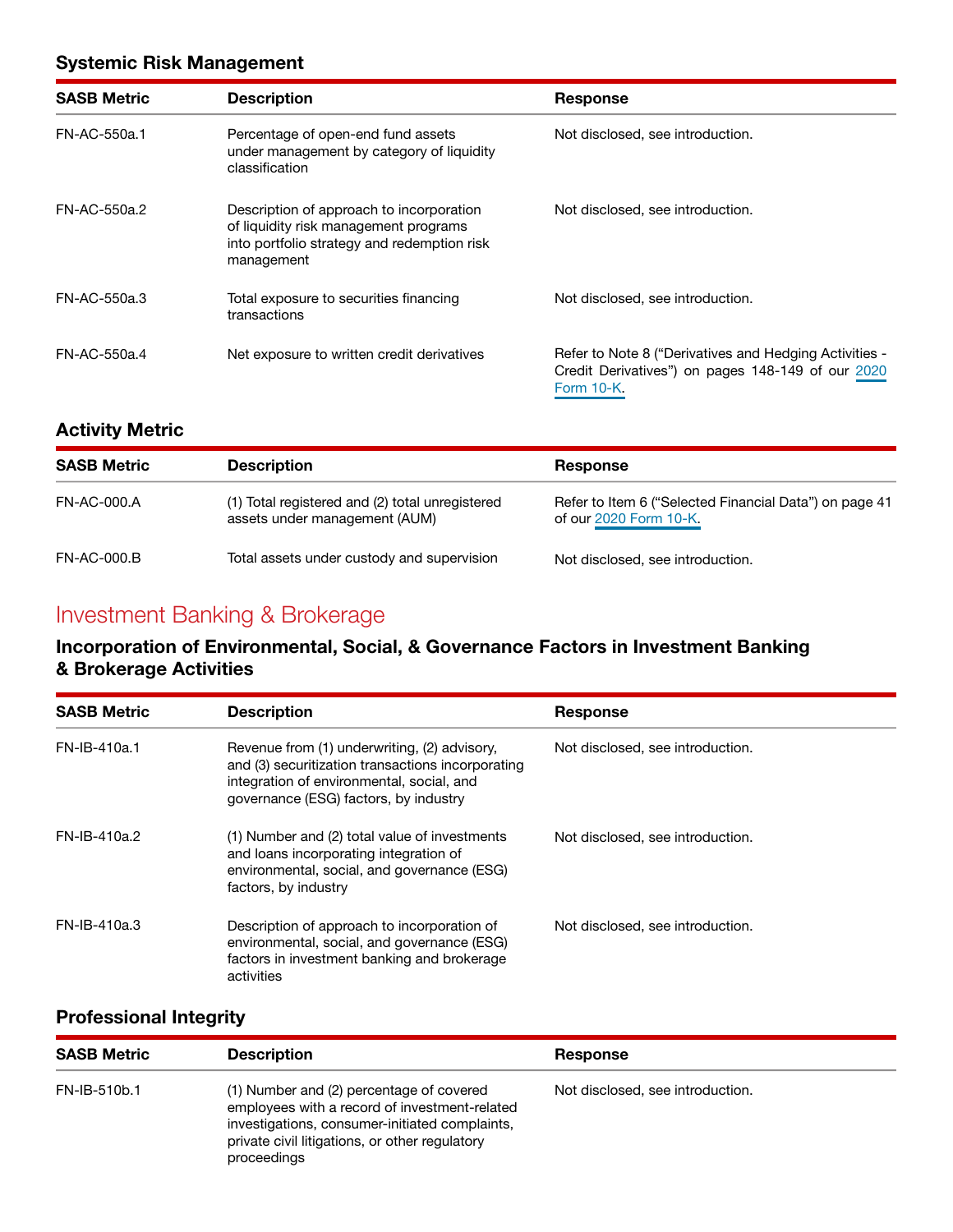#### Professional Integrity Cont.

| <b>SASB Metric</b> | <b>Description</b>                                                                                                                    | <b>Response</b>                                                                                                                                                   |
|--------------------|---------------------------------------------------------------------------------------------------------------------------------------|-------------------------------------------------------------------------------------------------------------------------------------------------------------------|
| FN-IB-510b.2       | Number of mediation and arbitration cases<br>associated with professional integrity, including<br>duty of care, by party              | Not disclosed, see introduction.                                                                                                                                  |
| FN-IB-510b.3       | Total amount of monetary losses as a result of<br>legal proceedings associated with professional<br>integrity, including duty of care | Refer to Note 22 ("Commitments, Contingent"<br>Liabilities, and Guarantees") on page 173 of our<br>2020 Form 10-K for a summary of material legal<br>proceedings. |
| FN-IB-510b.4       | Description of approach to ensuring<br>professional integrity, including duty of care                                                 | Not disclosed, see introduction.                                                                                                                                  |

#### Employee Incentives & Risk Taking

| <b>SASB Metric</b> | <b>Description</b>                                                                                                             | <b>Response</b>                  |
|--------------------|--------------------------------------------------------------------------------------------------------------------------------|----------------------------------|
| FN-IB-550b.1       | Percentage of total remuneration that is variable<br>for Material Risk Takers (MRTs)                                           | Not disclosed, see introduction. |
| FN-IB-550b.2       | Percentage of variable remuneration of Material<br>Risk Takers (MRTs) to which malus or clawback<br>provisions were applied    | Not disclosed, see introduction. |
| FN-IB-550b.3       | Discussion of policies around supervision,<br>control, and validation of traders' pricing of<br>Level 3 assets and liabilities | Not disclosed, see introduction. |

#### Activity Metric

| <b>SASB Metric</b> | <b>Description</b>                                                                                                                                         | <b>Response</b>                                                                                                                                                                             |                   |                          |  |
|--------------------|------------------------------------------------------------------------------------------------------------------------------------------------------------|---------------------------------------------------------------------------------------------------------------------------------------------------------------------------------------------|-------------------|--------------------------|--|
| FN-IB-000.A        | $(1)$ Number and $(2)$ value of $(a)$ underwriting, $(b)$<br>advisory, and (c) securitization transactions                                                 | Not disclosed, see introduction.                                                                                                                                                            |                   |                          |  |
| FN-IB-000.B        | (1) Number and (2) value of proprietary<br>investments and loans by sector                                                                                 | None                                                                                                                                                                                        |                   |                          |  |
| FN-IB-000.C        | (1) Number and (2) value of market making<br>transactions in (a) fixed income, (b) equity, (c)<br>currency, (d) derivatives, and (e) commodity<br>products | Key only makes markets in equity securities. The<br>following represents the number and dollar amount<br>of buy and sell trades in fiscal year 2020 for equity<br>market making activities. |                   |                          |  |
|                    |                                                                                                                                                            | Type                                                                                                                                                                                        | # of Transactions | \$ Value of Transactions |  |
|                    |                                                                                                                                                            | Purchases                                                                                                                                                                                   | 627.171           | \$15,961,648,443         |  |
|                    |                                                                                                                                                            | <b>Sales</b>                                                                                                                                                                                | 664.550           | \$15,956,549,566         |  |

# Mortgage Finance

### Lending Practices

| <b>SASB Metric</b> | <b>Description</b>                                                                                                                                                                                                                    | Response                                                                                                                                                                                                                               |
|--------------------|---------------------------------------------------------------------------------------------------------------------------------------------------------------------------------------------------------------------------------------|----------------------------------------------------------------------------------------------------------------------------------------------------------------------------------------------------------------------------------------|
| FN-MF-270a.1       | (1) Number and (2) value of residential<br>mortgages of the following types: (a) Hybrid or<br>Option Adjustable-rate Mortgages (ARM), (b)<br>Prepayment Penalty, (c) Higher Rate, and (d)<br>Total, by FICO scores above or below 660 | Not disclosed, see introduction.<br>Refer to ("Consumer Credit Exposure Credit Risk<br>Profile by FICO Score and Vintage") on page 128 of<br>our 2020 Form 10-K for a summary of total<br>residential mortgage exposure by FICO score. |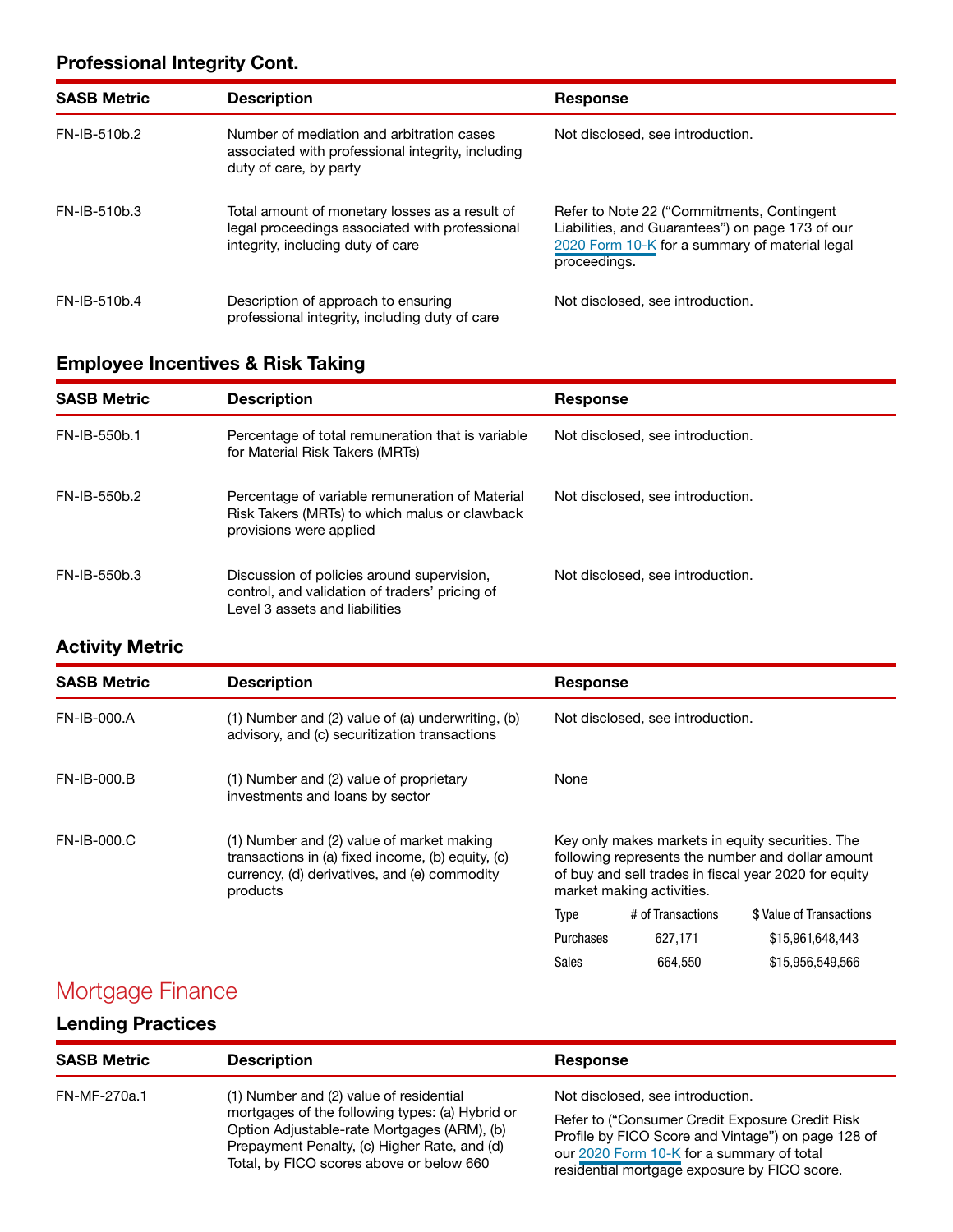| FN-MF-270a.2 | (1) Number and (2) value of (a) residential<br>mortgage modifications, (b) foreclosures, and<br>(c) short sales or deeds in lieu of foreclosure, by<br>FICO scores above and below 660 | Loan modifications are handled on a case-by-<br>case basis and are negotiated to achieve mutually<br>agreeable terms that maximize loan collectability<br>and meet the borrower's financial needs. Refer to<br>("TDRs") on pages 130-131 of our 2020 Form 10-K for<br>information on troubled debt restructuring. |
|--------------|----------------------------------------------------------------------------------------------------------------------------------------------------------------------------------------|-------------------------------------------------------------------------------------------------------------------------------------------------------------------------------------------------------------------------------------------------------------------------------------------------------------------|
|              |                                                                                                                                                                                        | <b>Financial Hardship Assistance Programs</b>                                                                                                                                                                                                                                                                     |
| FN-MF-270a.3 | Total amount of monetary losses as a<br>result of legal proceedings associated with<br>communications to customers or remuneration<br>of loan originators                              | Refer to Note 22 ("Commitments, Contingent"<br>Liabilities, and Guarantees") on page 173 of our 2020<br>Form 10-K for a summary of material legal<br>proceedings.                                                                                                                                                 |
| FN-MF-270a.4 | Description of remuneration structure of loan<br>originators                                                                                                                           | Not disclosed, see introduction.                                                                                                                                                                                                                                                                                  |

### Discriminatory Lending

| <b>SASB Metric</b> | <b>Description</b>                                                                                                                                                                           | <b>Response</b>                                                                                                                                                   |
|--------------------|----------------------------------------------------------------------------------------------------------------------------------------------------------------------------------------------|-------------------------------------------------------------------------------------------------------------------------------------------------------------------|
| FN-MF-270a.1       | $(1)$ Number, $(2)$ value, and $(3)$ weighted average<br>Loan-to-Value (LTV) ratio of mortgages issued<br>to (a) minority and (b) all other borrowers, by<br>FICO scores above and below 660 | Not disclosed, see introduction.                                                                                                                                  |
| FN-MF-270b.2       | Total amount of monetary losses as a<br>result of legal proceedings associated with<br>discriminatory mortgage lending                                                                       | Refer to Note 22 ("Commitments, Contingent"<br>Liabilities, and Guarantees") on page 173 of our<br>2020 Form 10-K for a summary of material legal<br>proceedings. |
| FN-MF-270b.3       | Description of policies and procedures<br>for ensuring nondiscriminatory mortgage<br>origination                                                                                             | The Secure and Fair Enforcement for Mortgage<br>Licensing Act (SAFE Act)                                                                                          |
|                    |                                                                                                                                                                                              | Page 20 of 2020 ESG Report                                                                                                                                        |

### Environmental Risk to Mortgaged Properties

| <b>SASB Metric</b> | <b>Description</b>                                                                                                                                                                        | <b>Response</b>                                                                                                                 |
|--------------------|-------------------------------------------------------------------------------------------------------------------------------------------------------------------------------------------|---------------------------------------------------------------------------------------------------------------------------------|
| FN-MF-450a.1       | (1) Number and (2) value of mortgage loans in<br>100-year flood zones                                                                                                                     | Not disclosed, see introduction.                                                                                                |
| FN-MF-450a.2       | (1) Total expected loss and (2) Loss Given<br>Default (LGD) attributable to mortgage loan<br>default and delinquency due to weather-related<br>natural catastrophes, by geographic region | Not disclosed, see introduction.                                                                                                |
| FN-MF-450a.3       | Description of how climate change and other<br>environmental risks are incorporated into<br>mortgage origination and underwriting                                                         | Page 11 of 2020 Task Force on Climate-related<br>Financial Disclosure (TCFD) Report - "Climate<br>Change Risks & Opportunities" |

### Activity Metric

| <b>SASB Metric</b> | <b>Description</b>                                                                                     | Response                                                                |
|--------------------|--------------------------------------------------------------------------------------------------------|-------------------------------------------------------------------------|
| <b>FN-MF-000.A</b> | (1) Number and (2) value of mortgages<br>originated by category: (a) residential and (b)<br>commercial | Refer to Note 4 ("Loan Portfolio") on page 123 of our<br>2020 Form 10-K |
| $FN-MF-000.B$      | (1) Number and (2) value of mortgages<br>purchased by category: (a) residential and (b)<br>commercial  | Not disclosed, see introduction.                                        |